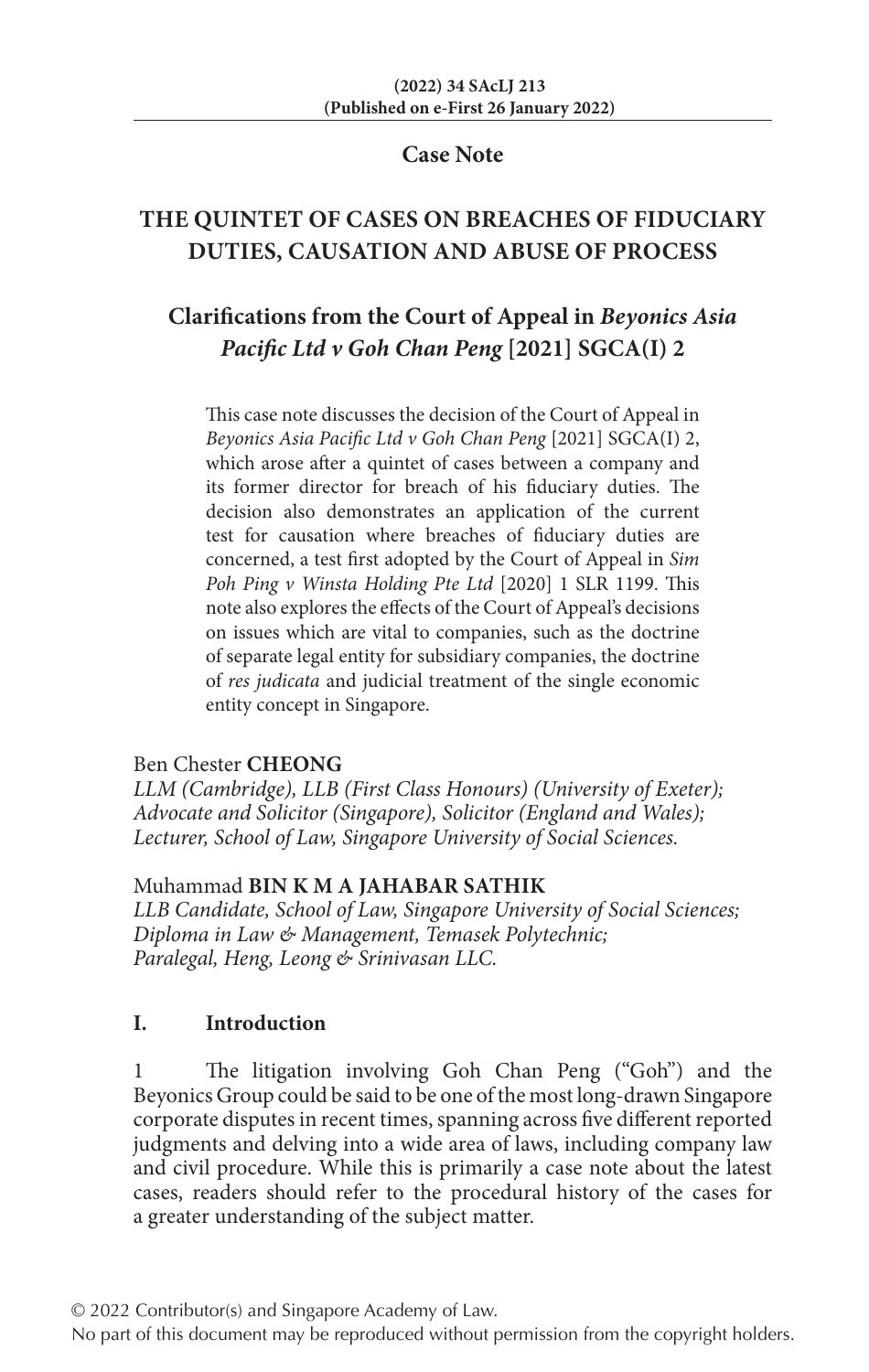2 The latest case in the dispute primarily between Goh and the Beyonics Group can be found in *Beyonics Asia Pacific Ltd v Goh Chan Peng* [2021] SGCA(I) 2 ("*2021 CA*") upon which this case note is built. Immediately preceding *2021 CA* were *Beyonics Asia Pacific Ltd v Goh Chan Peng* [2020] 4 SLR 215 ("*2020 SICC*") and *Beyonics Asia Pacific Ltd v Goh Chan Peng* [2020] 5 SLR 235 ("*SICC Cost Order*"). For the purpose of this case note, *SICC Cost Order* is outside the remit of this discussion.

3 Before the *2021 CA* and the *2020 SICC* decisions, the dispute between Goh and the Beyonics Group can be traced back to two even earlier decisions, *ie*, the High Court decision in *Beyonics Technology Ltd v Goh Chan Peng* [2016] 4 SLR 472 ("*2016 HC*") which was then appealed to the Court of Appeal in *Goh Chan Peng v Beyonics Technology Ltd* [2017] 2 SLR 592 ("*2017 CA*").

4 As this case note is concerned primarily with directors' duties and abuse of process, it will be split into three distinct sections: (i) breach of fiduciary duties; (ii) whether the breach of duties caused the loss; and (iii) whether there was an abuse of process.

5 In *2021 CA*, *2020 SICC*, *2017 CA* and *2016 HC*, the background may be summarised expediently as follows: Beyonics Technology Ltd ("BTL") was incorporated in Singapore and was the parent company of the Beyonics Group. Other corporate entities included: (i) Beyonics Technology Electronic (Changsu) Co Ltd ("BTEC") incorporated in China to own and operate a baseplate manufacturing facility in China; (ii) Beyonics Precision (Malaysia) Sdn Bhd ("BPM") incorporated in Malaysia to own and operate a baseplate manufacturing facility in Malaysia; and (iii) Beyonics Asia Pacific Limited ("BAP") incorporated in Mauritius and while BAP did not own or operate manufacturing facilities, it was the sales company for the baseplates manufactured by BTEC and BPM.

6 On the other side of the fence was Goh, who was a director of BTL. BTL with its many subsidiaries would constitute the "Beyonics Group". The business of the Beyonics Group involved the contract manufacturing of base plates for hard disk drives. One of its key customers was Seagate. The process of manufacturing the base plates consisted of two stages. At the first stage, the baseplates would be die-casted and e-coated ("Stage 1"). The second stage involved precision machining on the baseplates before they were supplied to customers ("Stage 2").

In October 2011, the Beyonics Group's factory in Thailand was destroyed as a result of severe flooding. A concerned Seagate wanted to ensure it had a sufficient supply of baseplates for the hard disk drives produced. In November 2011, an alliance was formed between the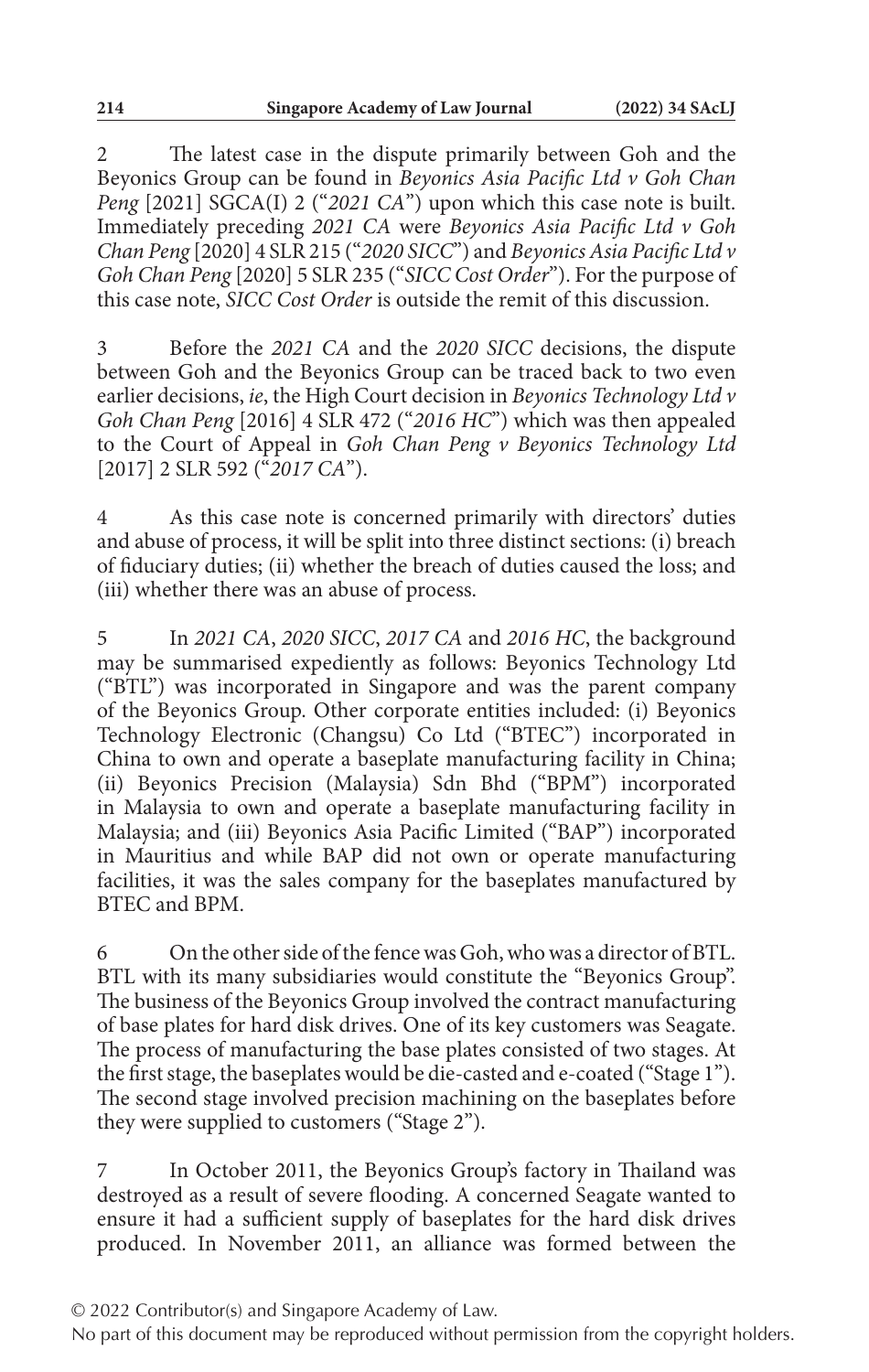Beyonics Group and its competitors, Nedec Co Ltd and Kodec Co Ltd (collectively known as the "NedKo Group"). The alliance was known as the "B-N Alliance" and was formalised through an agreement between the Beyonics Group and the NedKo Group.

8 After the B-N Alliance was formed, Goh entered into two separate agreements with the Nedko Group on behalf of Wyser International Limited ("Wyser"), which was beneficially owned and controlled by him. Under this agreement, Wyser received payment for its assistance in securing business from Seagate (the "Wyser Agreements").

9 Soon, disagreements arose between Goh and the other directors of the Beyonics Group. Goh tendered his resignation on 9 January 2013. The Beyonics Group's business with Seagate eventually declined and by the end of 2014, Seagate had ceased its business with the Beyonics Group.

10 BTL claimed that Goh had breached his fiduciary duties owed to it, among other things.

# **II. Breach of fiduciary duties by Goh –** *Goh Chan Peng v Beyonics Technology Ltd* **[2017] 2 SLR 592**<sup>1</sup>

11 The Court of Appeal in *2017 CA* partly affirmed the decision in *2016 HC*<sup>2</sup> and held that Goh was in breach of his fiduciary duties owed to BTL and the Beyonics Group,<sup>3</sup> as Goh was instrumental in approving the B-N Alliance and that it was Goh who convinced Seagate to secure the contract between both parties.<sup>4</sup> As for the payment under the Wyser Agreements, the High Court agreed that they were appropriately characterised as bribes<sup>5</sup> and that Goh had assisted the NedKo Group to build its capabilities for the Stage 1 and Stage 2 works.<sup>6</sup>

12 The High Court in *2016 HC* also had to consider whether the loss of profit as a result of the diversion of the Stage 2 work to the NedKo Group from January 2012 to January 2013 (the "Diversion Loss") and the loss of profit as a result of the loss of future baseplate business from Seagate (the "Total Loss") were caused by Goh. The High Court in *2016 HC* held that Goh had not succeeded in discharging the evidential

<sup>1</sup> *2017 CA*.

<sup>2</sup> *Goh Chan Peng v Beyonics Technology Ltd* [2017] 2 SLR 592 at [34]–[35].

<sup>3</sup> *Goh Chan Peng v Beyonics Technology Ltd* [2017] 2 SLR 592 at [38]–[46], [47] and [50].

<sup>4</sup> *Beyonics Technology Ltd v Goh Chan Peng* [2016] 4 SLR 472 at [69].

<sup>5</sup> *Beyonics Technology Ltd v Goh Chan Peng* [2016] 4 SLR 472 at [76].

<sup>6</sup> *Beyonics Technology Ltd v Goh Chan Peng* [2016] 4 SLR 472 at [90].

<sup>© 2022</sup> Contributor(s) and Singapore Academy of Law.

No part of this document may be reproduced without permission from the copyright holders.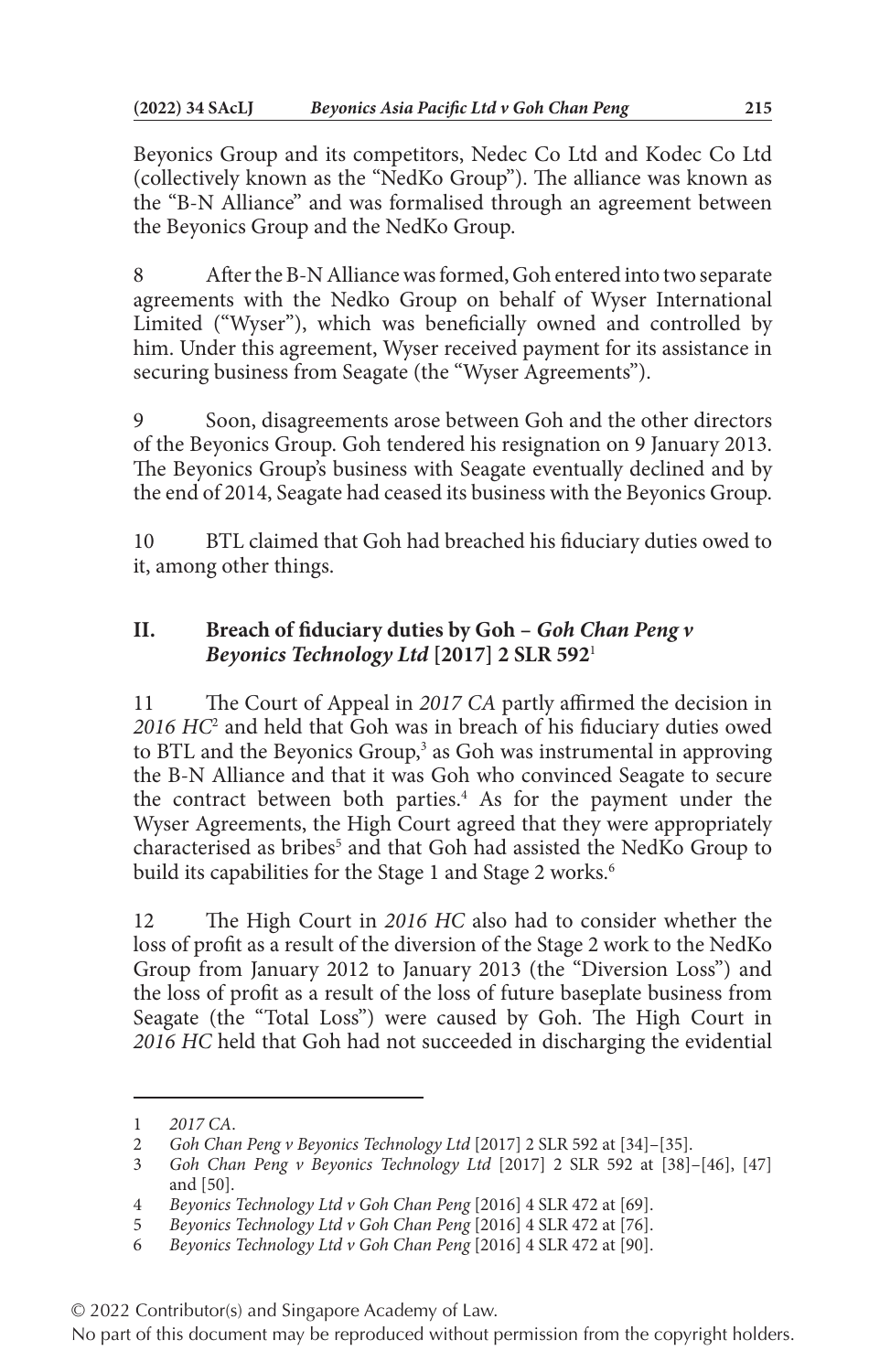burden as he was unable to prove that Seagate's decision to terminate the Beyonics Group as a supplier was not caused by his misconduct.7

# **III. The proper person to bring the claim –** *Goh Chan Peng v Beyonics Technology Ltd* **[2017] 2 SLR 592**<sup>8</sup>

13 Goh and Wyser appealed against the decision of the High Court in *2017 CA*. Goh argued that since BAP was the party that invoiced Seagate for the base plates and received payment from it, BTL had no grounds to claim for any loss of profit. BTL's counter argument was that Goh should not be able to characterise BTL's claims as claims for reflective loss as this was not pleaded in his pleadings.<sup>9</sup>

14 The Court of Appeal partially allowed the appeal on the basis that the Diversion Loss and Total Loss were suffered by BAP and not BTL, as the baseplates manufactured by BPM and BTEC were sold to BAP and BAP in turn sold them to and invoiced Seagate and was accordingly the entity that suffered the losses. The Court of Appeal recognised that while the result of this ruling would be harsh given the egregious nature of Goh's breaches, recognising the single economic entity concept would undermine the doctrine of separate legal personality which was the bedrock of company law.10

## **IV. Re-litigation by the Beyonics Group's other subsidiaries –**  *Beyonics Asia Pacific Ltd v Goh Chan Peng* **[2020] 4 SLR 215**<sup>11</sup>

15 These findings were only a partial victory for the Beyonics Group because the Court of Appeal in *2017 CA* held that BTL had no grounds to recover the Diversion Loss and Total Loss awarded by the High Court in *2016 HC*, as these losses were suffered by BAP.12 The other subsidiary companies, including BAP, thus commenced a new action against Goh and Wyser in *2020 SICC* and claimed for both the Diversion Loss and Total Loss which had been disallowed by the Court of Appeal *in 2017 CA*.

16 On the flipside, Goh and Wyser argued that the commencement of *2020 SICC* was an abuse of process as the current claims by the Beyonics Group could have been raised in the previous suits. Goh and Wyser relied

8 *2017 CA*.

<sup>7</sup> *Beyonics Technology Ltd v Goh Chan Peng* [2016] 4 SLR 472 at [154].

<sup>9</sup> *Goh Chan Peng v Beyonics Technology Ltd* [2017] 2 SLR 592 at [60].

<sup>10</sup> *Goh Chan Peng v Beyonics Technology Ltd* [2017] 2 SLR 592 at [75].

<sup>11</sup> *2020 SICC*.

<sup>12</sup> *Goh Chan Peng v Beyonics Technology Ltd* [2017] 2 SLR 592 at [43]–[44].

<sup>© 2022</sup> Contributor(s) and Singapore Academy of Law.

No part of this document may be reproduced without permission from the copyright holders.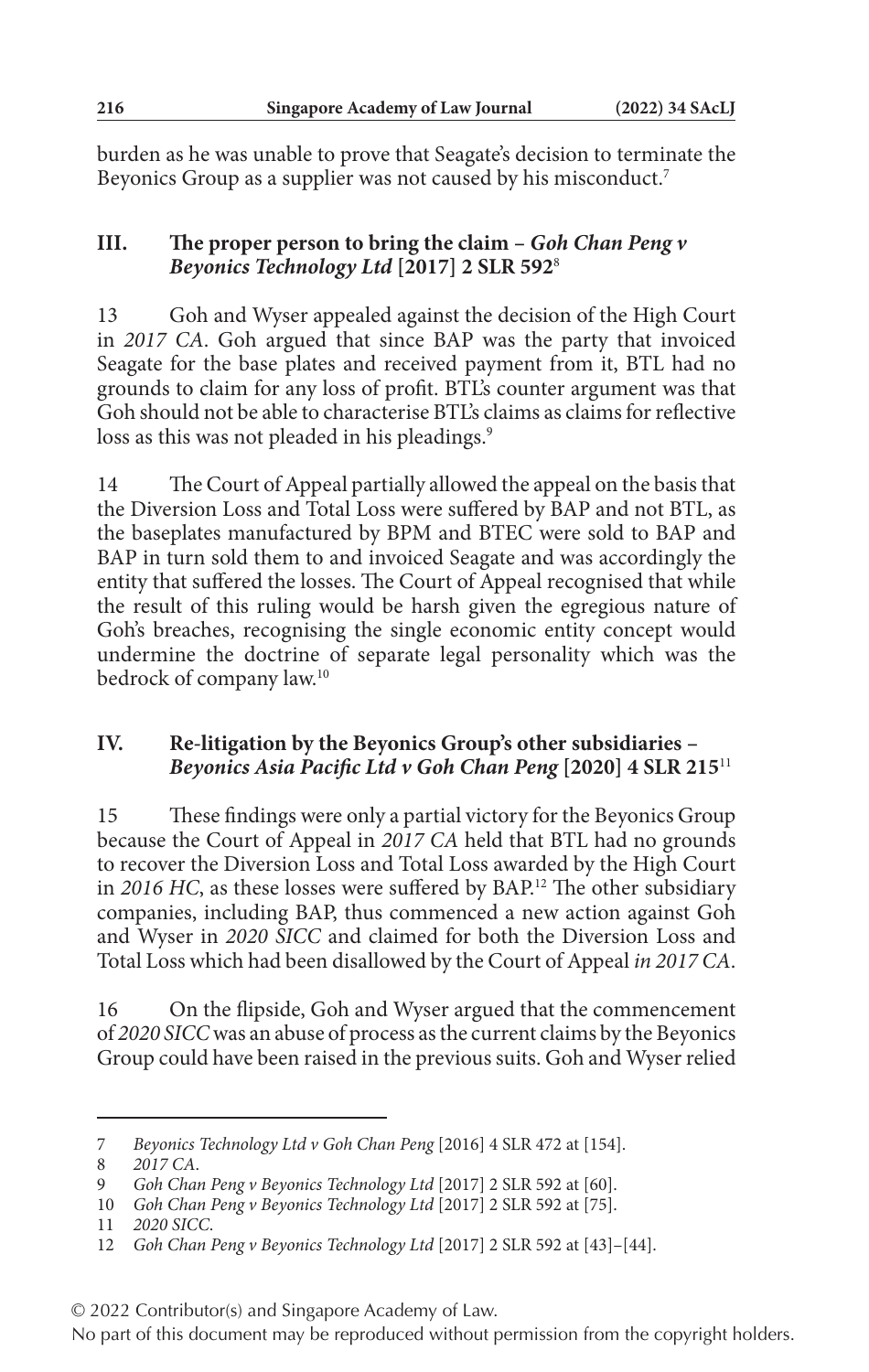on the doctrine of an extended form of *res judicata*, 13 which originated in the English case of *Henderson v Henderson*14 ("*Henderson*").

17 The High Court in *2020 SICC* held that the claims by the subsidiary companies could have been brought in *2016 HC*15 and held that BAP and the other subsidiary companies should have been joined as parties in *2016 HC*. 16

# **V. Appeal in** *Beyonics Asia Pacific Ltd v Goh Chan Peng* **[2021] SGCA(I) 2**<sup>17</sup>

18 The subsidiary companies filed an appeal against the decision of the High Court in *2020 SICC* for having struck out their claims on the ground of abuse of process.

# *A. Abuse of process*

19 The Court of Appeal in *2021 CA* held that the claims in *2020 SICC* should not have been struck out by the High Court.<sup>18</sup> Before analysing this issue, the Court of Appeal took into account the key principles in relation to an abuse of process claim; this in turn informed the court of its procedural powers and that a finding of an abuse of process depended on the specifics and circumstances of each case.<sup>19</sup>

20 While the Court of Appeal acknowledged that the claims in *2020 SICC* could have been raised in *2016 HC*, it was of the opinion that this was not the end of the enquiry as "could have" does not necessarily equate to "should have".<sup>20</sup>

21 The reasoning given by the Court of Appeal on why the claims should not have been struck out can be summarised as follows: Firstly, the Court of Appeal was of the opinion that Goh and Wyser were unable to show that it would be oppressive for them to be subject to the claims in 2020 SICC. This burden was held to be on the respondents.<sup>21</sup>

<sup>13</sup> *Beyonics Asia Pacific Ltd v Goh Chan Peng* [2020] 4 SLR 215 at [15] and [43].

<sup>14</sup> (1843) 3 Hare 100.

<sup>15</sup> *Beyonics Asia Pacific Ltd v Goh Chan Peng* [2020] 4 SLR 215 at [71] and [73].

<sup>16</sup> *Beyonics Asia Pacific Ltd v Goh Chan Peng* [2020] 4 SLR 215 at [95].

<sup>17</sup> *2021 CA*.

<sup>18</sup> *Beyonics Asia Pacific Ltd v Goh Chan Peng* [2021] SGCA(I) 2 at [70].

<sup>19</sup> *Beyonics Asia Pacific Ltd v Goh Chan Peng* [2021] SGCA(I) 2 at [50]–[51].

<sup>20</sup> *Beyonics Asia Pacific Ltd v Goh Chan Peng* [2021] SGCA(I) 2 at [54].

<sup>21</sup> *Beyonics Asia Pacific Ltd v Goh Chan Peng* [2021] SGCA(I) 2 at [55] which cited *Johnson v Gore Wood* [2002] 2 AC 1 at 59–60.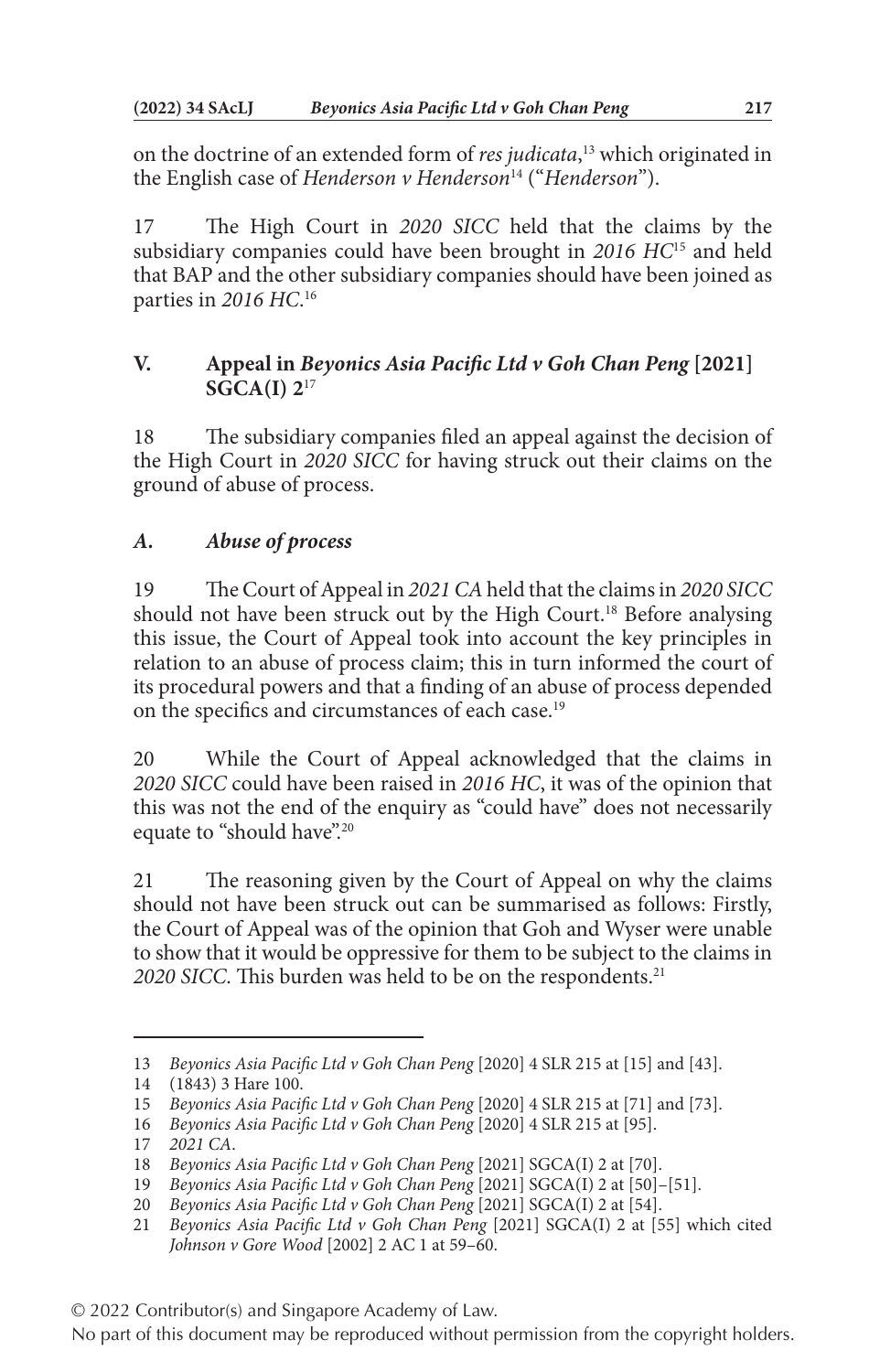22 Secondly, the Court of Appeal held that the issue of whether BTL was the proper plaintiff was not a major issue in the trial of *2016 HC* and that this was a contributing factor to how the respondents had chosen to move forward in this case. The Court of Appeal held that there was no pleading which specifically stated that the claims for the Diversion Loss and the Total Loss under the statement of claim should have been brought by BAP or by any other party.<sup>22</sup>

23 The Court of Appeal was of the opinion that whether BTL was the proper plaintiff was not a major issue in *2016 HC*. It held that whether the issue had been pleaded was a technical question and that the purpose of pleadings was to ensure that each party would be aware of the respective arguments against it and no party would be taken by surprise.<sup>23</sup>

24 The Court of Appeal held that it was hard to conclude that the Beyonics Group should have added the subsidiary companies as parties to *2016 HC*, as it was an expensive process which would have led to a delay in the adjudication process.<sup>24</sup>

25 Lastly, the Court of Appeal held that at the time the issue of proper plaintiff was raised at trial, the plaintiffs honestly believed that they had a cause of action and that there was no good reason to delay the procedure and incur further expenses by adding the subsidiary companies as parties to the case.25

26 Before concluding, the Court of Appeal reiterated that the threshold in finding an abuse of process was high, and that the court would be cautious so as to not shut out a genuine cause of action unless there was an unjust harassment of a party.<sup>26</sup> In summary, the Court of Appeal held that the *2020 SICC* claims should not have been struck out as the respondents were unable to raise the argument that it would be unjust or oppressive for them to have to defend *2020 SICC*. 27

## *B. Breach of duties by Goh*

27 When determining if Goh was in breach of his fiduciary duties, the Court of Appeal firstly analysed the Wyser Agreements. The Court of

<sup>22</sup> *Beyonics Asia Pacific Ltd v Goh Chan Peng* [2021] SGCA(I) 2 at [56].

<sup>23</sup> *Beyonics Asia Pacific Ltd v Goh Chan Peng* [2021] SGCA(I) 2 at [64].

<sup>24</sup> *Beyonics Asia Pacific Ltd v Goh Chan Peng* [2021] SGCA(I) 2 at [67].

<sup>25</sup> *Beyonics Asia Pacific Ltd v Goh Chan Peng* [2021] SGCA(I) 2 at [68].

<sup>26</sup> *Beyonics Asia Pacific Ltd v Goh Chan Peng* [2021] SGCA(I) 2 at [69] which cited *Johnson v Gore Wood* [2002] 2 AC 1 at 31.

<sup>27</sup> *Beyonics Asia Pacific Ltd v Goh Chan Peng* [2021] SGCA(I) 2 at [70].

<sup>© 2022</sup> Contributor(s) and Singapore Academy of Law.

No part of this document may be reproduced without permission from the copyright holders.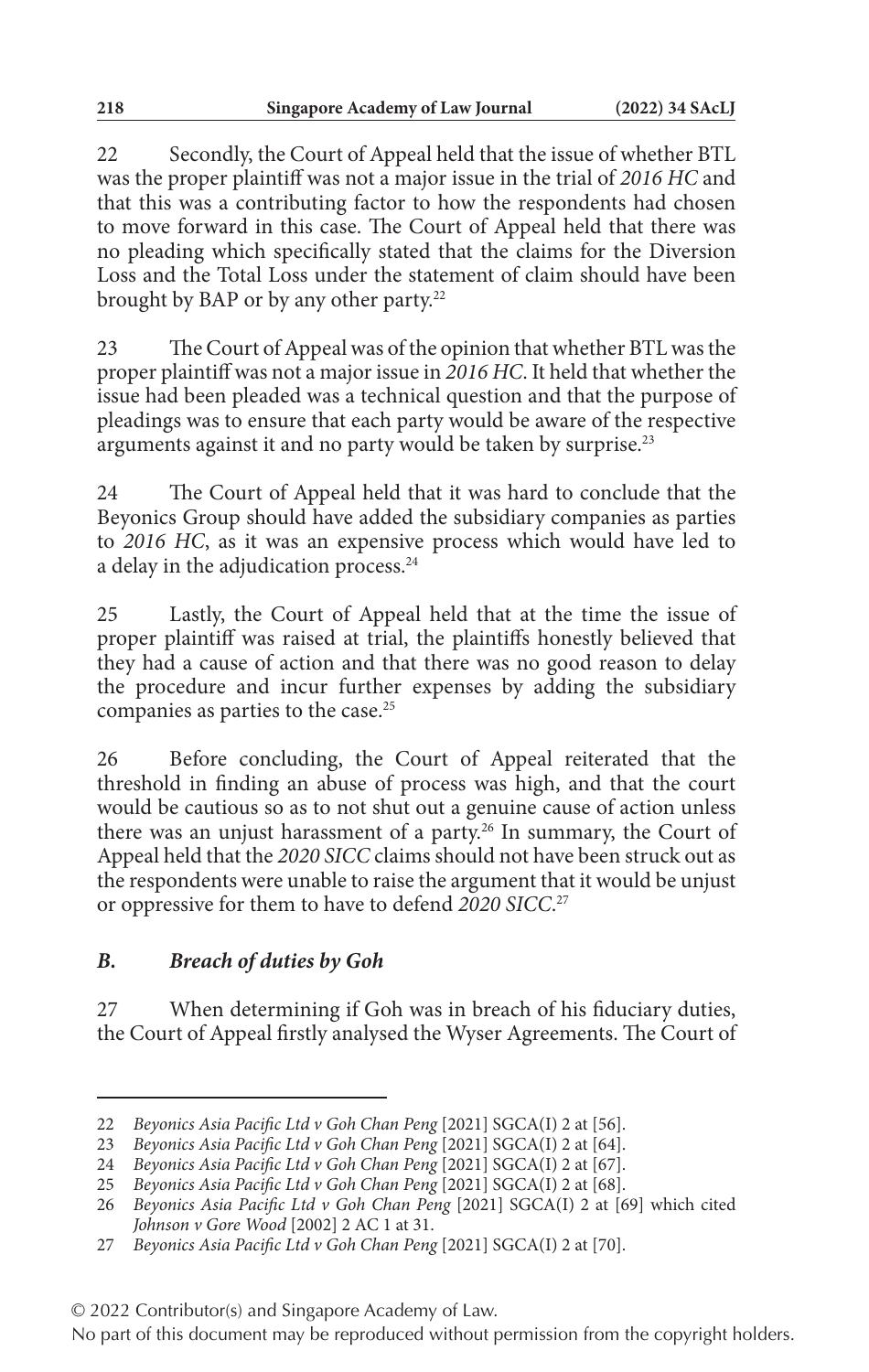Appeal disagreed with the findings of the High Court, which had relied on the structuring of the payments to Wyser and Goh's lack of disclosure to the board. The Court of Appeal held that the Wyser Agreements should be categorised as bribes from which Goh had personally benefited. Thus, the Court of Appeal held that Goh's involvement in the Wyser Agreements was in breach of his fiduciary duties, specifically the no-profit and no-conflict rules.28

# *C. Whether the breach of duties caused the Diversion Loss and the Total Loss*

28 The current approach *vis-à-vis* causation which was set out in *Sim Poh Ping v Winsta Holding Pte Ltd*29 ("*Winsta Holdings*") was considered by the Court of Appeal in *2021 CA*. It held that the main issue to be determined was whether Goh could show that the Diversion Loss and Total Loss would have occurred in any event regardless of his breaches.<sup>30</sup>

29 When considering the events prior to the floods, the court took into account the decision of the Beyonics Group's board of directors in 2010 to divest and limit investments. The Court of Appeal held that the board's decision in 2010 to divest and limit investments proved that the B-N Alliance would have been entered into regardless of whether Goh had entered into the Wyser Agreements.<sup>31</sup>

30 As for the Wyser Agreements, the Court of Appeal held that the High Court had rightfully concluded that there was nothing insidious about how the B-N Alliance was conceptualised.<sup>32</sup> The Court of Appeal agreed with the findings of the High Court, which had considered the brainstorming meeting held at Seagate and the email between Goh and a Mr Billy Chua of Seagate, before concluding that the proposal for the B-N Alliance had come from Seagate, and that Goh was not aware of the possibility of the B-N Alliance on 27 October 2011.33

31 Furthermore, the Court of Appeal was convinced that Goh was able to discharge his burden of proving that the losses suffered due to the B-N Alliance were not due to his decisions, and that his decisions were in the interests of the Beyonics Group.<sup>34</sup> The Court of Appeal agreed

<sup>28</sup> *Beyonics Asia Pacific Ltd v Goh Chan Peng* [2021] SGCA(I) 2 at [104]–[113].

<sup>29</sup> *Sim Poh Ping v Winsta Holding Pte Ltd* [2020] 1 SLR 1199.

<sup>30</sup> *Beyonics Asia Pacific Ltd v Goh Chan Peng* [2021] SGCA(I) 2 at [115].

<sup>31</sup> *Beyonics Asia Pacific Ltd v Goh Chan Peng* [2021] SGCA(I) 2 at [116]–[117].

<sup>32</sup> *Beyonics Asia Pacific Ltd v Goh Chan Peng* [2021] SGCA(I) 2 at [121].

<sup>33</sup> *Beyonics Asia Pacific Ltd v Goh Chan Peng* [2021] SGCA(I) 2 at [122].

<sup>34</sup> *Beyonics Asia Pacific Ltd v Goh Chan Peng* [2021] SGCA(I) 2 at [134].

<sup>© 2022</sup> Contributor(s) and Singapore Academy of Law.

No part of this document may be reproduced without permission from the copyright holders.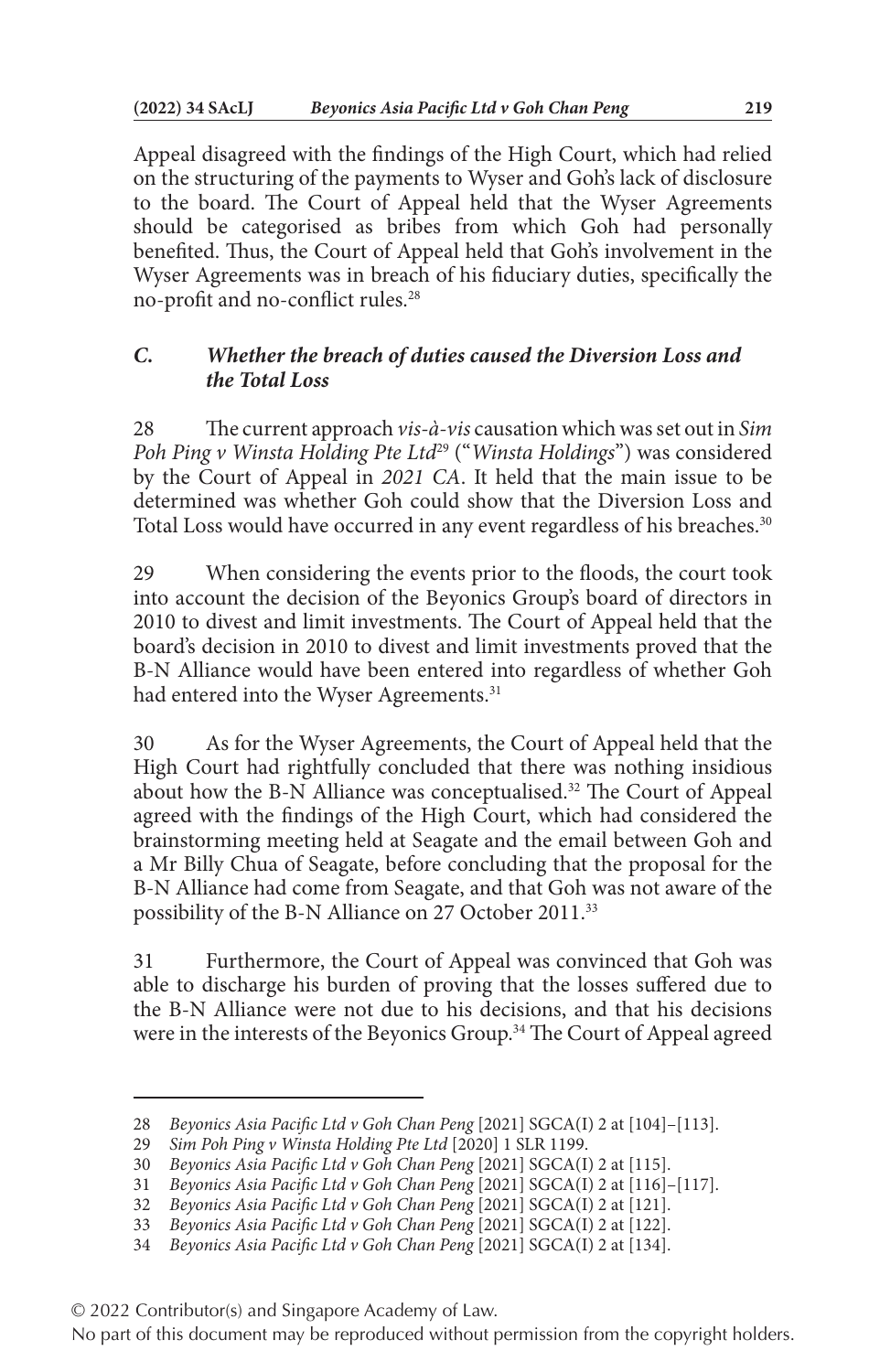with the finding of the High Court, and concluded that there was no suggestion that a Mr LH Lee had lied or had made a misrepresentation regarding BTEC's capacity. In conclusion, the Court of Appeal held that Goh was entitled to rely on the information provided by Mr LH Lee.<sup>35</sup>

32 As for the facilitation of the growth of the NedKo Group, the Court of Appeal agreed with the finding of the High Court that the assistance rendered by Goh *vis-à-vis* the Stage 2 work was in line with promoting the success of the B-N Alliance, which was deemed as a reasonable partnership made by Goh for BTEC.<sup>36</sup>

33 Lastly, the court considered the causation test in *Winsta Holdings*, and agreed with the High Court that based on the second stage of this test, the evidence produced by Goh proved that his breaches *vis-à-vis* the Wyser Agreements did not cause the losses suffered by the subsidiary companies.37 As for the Diversion Loss, the Court of Appeal accepted Goh's argument that the evidence showed there was no spare capacity for the Stage 2 work, and that the B-N Alliance provided an opportunity for the Beyonics Group to make a profit from its excess capacity for the Stage 1 work.<sup>38</sup>

34 As for the Total Loss, the Court of Appeal upheld the decision of the High Court and deemed that the Wyser Agreements did not cause the B-N Alliance to be formed. In this regard, the Court of Appeal held that although the NedKo Group becoming qualified for the Stage 1 work and Stage 2 work was one of the reasons why Seagate decided to replace the Beyonics Group with the NedKo Group, there was nothing unreasonable about entering into the alliance or Goh's facilitation of the NedKo Group's growth. The Court of Appeal also reasoned that there was insufficient evidence to prove that Goh's acts were against the interest of the Beyonics Group, and that he had discharged the burden in proving that the losses were not due to his actions.<sup>39</sup>

<sup>35</sup> *Beyonics Asia Pacific Ltd v Goh Chan Peng* [2021] SGCA(I) 2 at [127].

<sup>36</sup> *Beyonics Asia Pacific Ltd v Goh Chan Peng* [2021] SGCA(I) 2 at [140].

<sup>37</sup> *Beyonics Asia Pacific Ltd v Goh Chan Peng* [2021] SGCA(I) 2 at [147].

<sup>38</sup> *Beyonics Asia Pacific Ltd v Goh Chan Peng* [2021] SGCA(I) 2 at [151].

<sup>39</sup> *Beyonics Asia Pacific Ltd v Goh Chan Peng* [2021] SGCA(I) 2 at [152].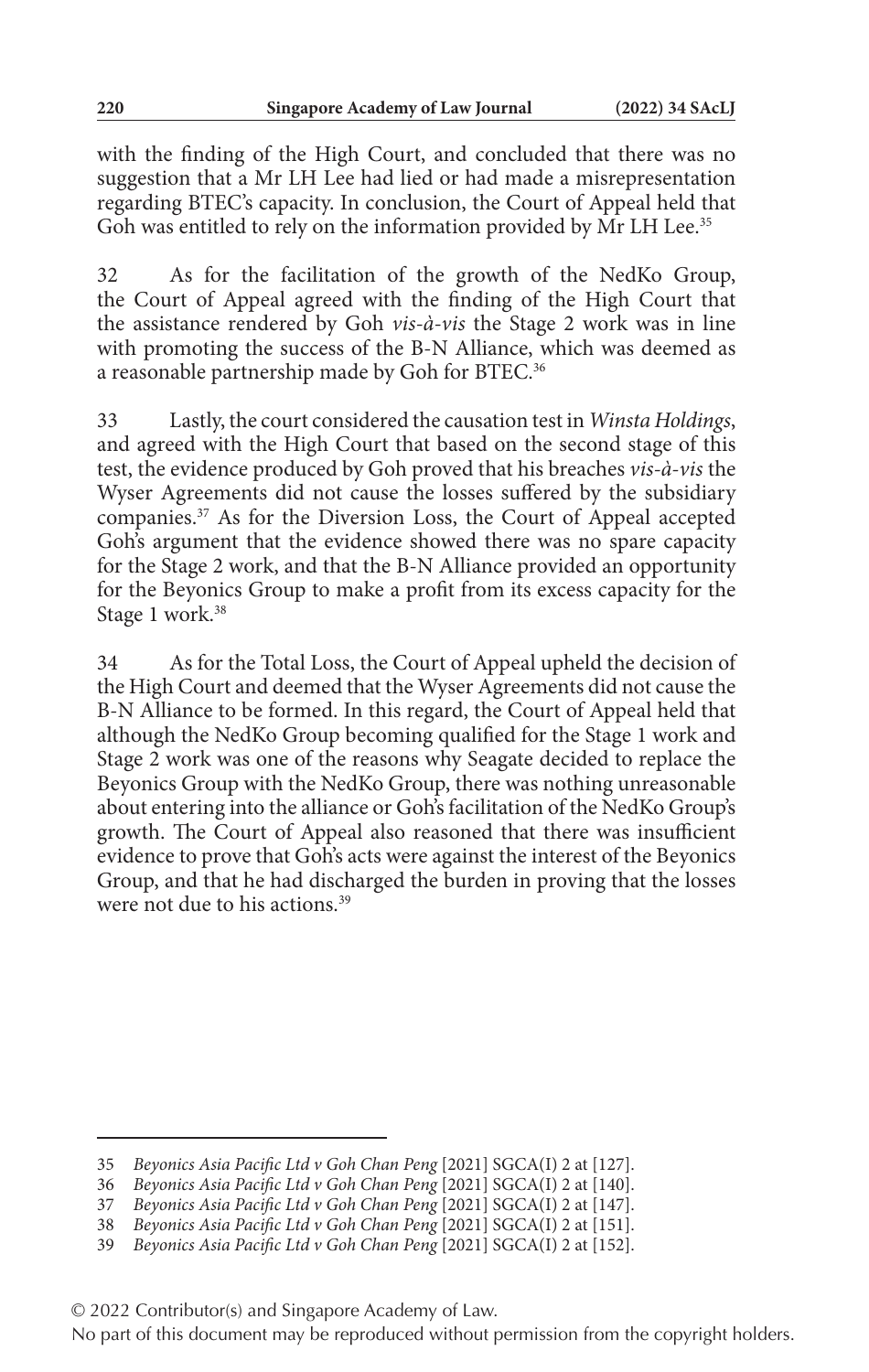#### **VI. Commentary**

#### *A. The doctrine of separate legal entity*

35 The decision of the court has reinforced the position that the doctrine of separate legal entity should be upheld and should not be displaced for companies that are structured as subsidiaries or are related to each other. In this regard, parent companies are not allowed to sue an employee (or a fiduciary) for the losses suffered by its subsidiary. This principle is aligned with the "no-reflective loss rule", which states that even if a shareholder (in this case a parent company) has, in addition to the company (in this case a subsidiary company), been wronged by the defendant's conduct (in this case, the errant director's conduct) and the company has not commenced proceedings against the defendant, any claim for damages brought by the shareholder will be barred. The court also refused to recognise that the Diversion Loss and Total Loss were suffered by BTL even though the Beyonics Group's business was conducted on a collective nature, and held that the concept of single economic entity was not applicable in Singapore.<sup>40</sup> This position was endorsed by the High Court in *Manuchar Steel Hong Kong Limited v Star Pacific Line Pte Ltd*<sup>41</sup> ("*Manuchar Steel*"), which held that there was no legal basis for accepting this concept in the Singapore context.<sup>42</sup>

36 In this case, the Beyonics Group had erred and the initial suit against Goh and Wyser should have been commenced by BAP instead of BTL.43 Further to the above, the consistent upholding of the separate legal entity doctrine has to be welcomed as this put Singapore in line with other common law jurisdictions and facilitated investments which have enabled Singapore to become the leading business hub that it is today. Be that as it may, the question that remains is whether technical errors such as the commencement of a suit by the wrong party should allow directors who are clearly in breach of their fiduciary duties to be let off scot-free. This would be at the expense of justice, and justice would demand that there should be an exception in place for companies in a similar corporate structure to claim against directors who have breached their fiduciary duties.

<sup>40</sup> *Goh Chan Peng v Beyonics Technology Ltd* [2017] 2 SLR 592 at [75].

<sup>41</sup> [2014] 4 SLR 832.

<sup>42</sup> [2014] 4 SLR 832 at [87]–[136]; see also Ben Chester Cheong, "Granting Legal Personhood to Artificial Intelligence Systems and Traditional Veil-Piercing Concepts to Impose Liability" (2021) 1(9) *SN Social Sciences* 231 at pp 10–11.

<sup>43</sup> *Goh Chan Peng v Beyonics Technology Ltd* [2017] 2 SLR 592 at [43]–[44].

<sup>© 2022</sup> Contributor(s) and Singapore Academy of Law.

No part of this document may be reproduced without permission from the copyright holders.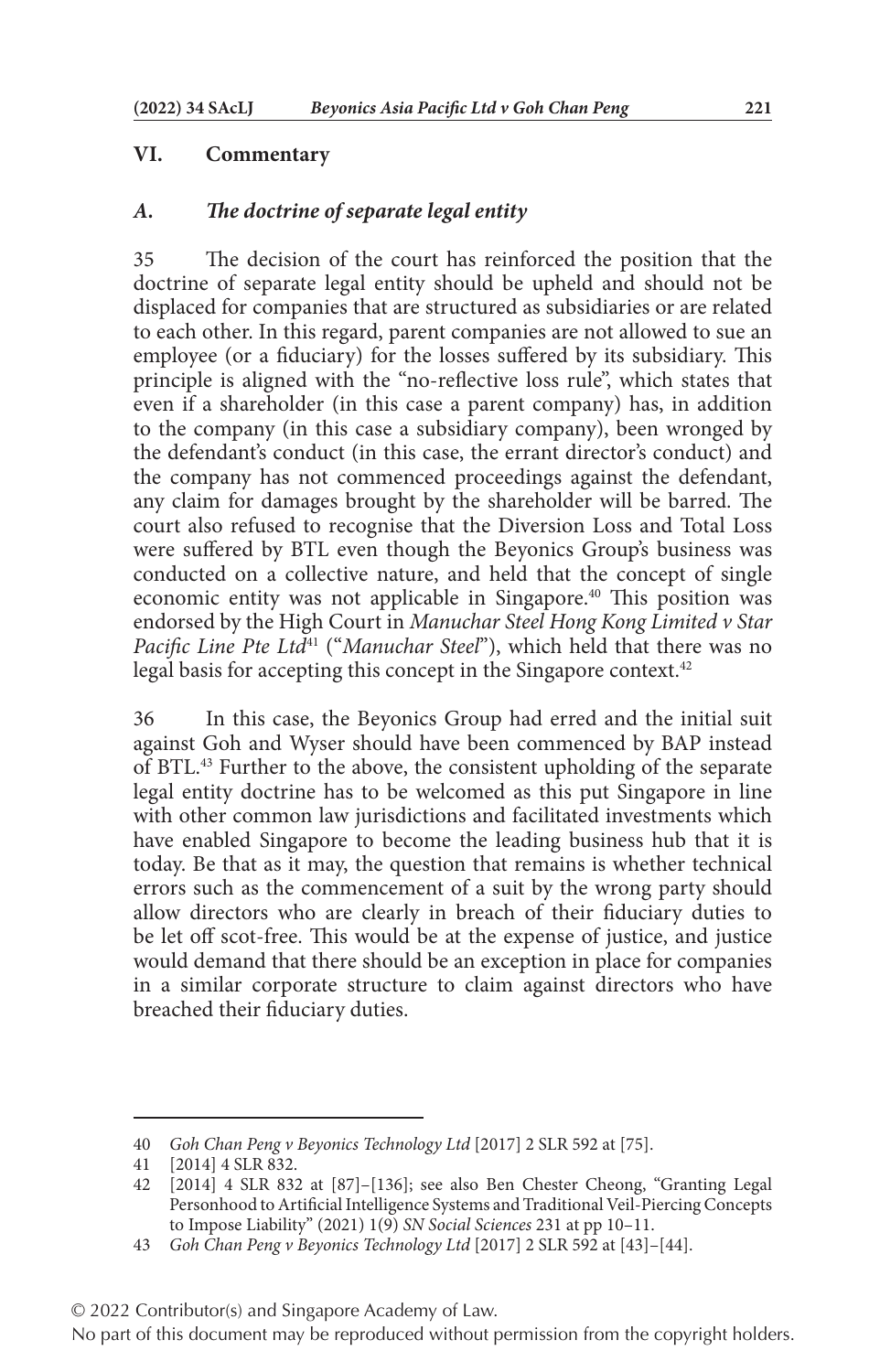37 While fully recognising such a concept would be disadvantageous to companies such as one-man companies, there ought to be circumstances where such a concept would be recognised to ensure that there is a proper administration of justice. It was held by the Court in *Manuchar Steel* that there were exceptional cases in competition law where tribunals and the courts recognised this concept to allow the joining of a parent of a subsidiary to an arbitration.<sup>44</sup> Perhaps this could have been a solution in *2016 HC* as well.

38 Furthermore, it has been suggested that the privilege given to companies (*ie*, operating as a separate legal entity) must operate in accordance with the terms upon which they were granted, and that the doctrine of corporate veil piercing<sup>45</sup> is based on the fact that the privileges should work hand in glove to avoid the possibility of abuse or exploitation.<sup>46</sup> But it is contended that relying on veil piercing in such a situation would appear to expand the narrow scope of the veil-piercing doctrine which would lead to an unprincipled outcome.

39 Instead, in a narrow situation similar to *2021 CA*, we argue that directors in corporate groups should be treated differently. Recently, in the case of *HRH Emere Godwin Okpabi v Royal Dutch Shell Plc*47 ("*Okpabi*"), the UK Supreme Court provided guidance on the circumstances in which a parent company may owe a duty of care to those affected by acts or omissions of its foreign subsidiary.48 The Supreme Court appeared to suggest that there may be situations where a strict approach to corporate separation may not be applied, by making it clear that companies may not rely on the corporate form alone to limit risks associated with the operations of corporate affiliates.49 Proponents of maintaining a strict adoption of separate legal personality would argue that recognising the decision of the court in *Okpabi* would lead to unprincipled and less predictable outcomes for companies with parent-subsidiary relationships in the long run. However, it is likely that the decision in *Okpabi* would only be confined to parent companies that had taken active steps to implement and impose group-wide environmental and safety policies on its subsidiaries.<sup>50</sup>

<sup>44</sup> [2014] 4 SLR 832 at [135].

<sup>45</sup> Stephen Bull, "Piercing the Corporate Veil – in England and Singapore" [2014] SJLS 24 at 24–40.

<sup>46</sup> Yeo Hwee Ying & Ruth Yeo, "Revisiting the Alter Ego Exception in Corporate Veil Piercing" (2015) 27 SAcLJ 177 at 178.

<sup>47</sup> [2021] UKSC 3.

<sup>48</sup> [2021] UKSC 3 at [151].

<sup>49</sup> [2021] UKSC 3 at [147].

<sup>50</sup> *Lungowe v Vedanta Resources plc* [2019] UKSC 20 at [53].

<sup>© 2022</sup> Contributor(s) and Singapore Academy of Law.

No part of this document may be reproduced without permission from the copyright holders.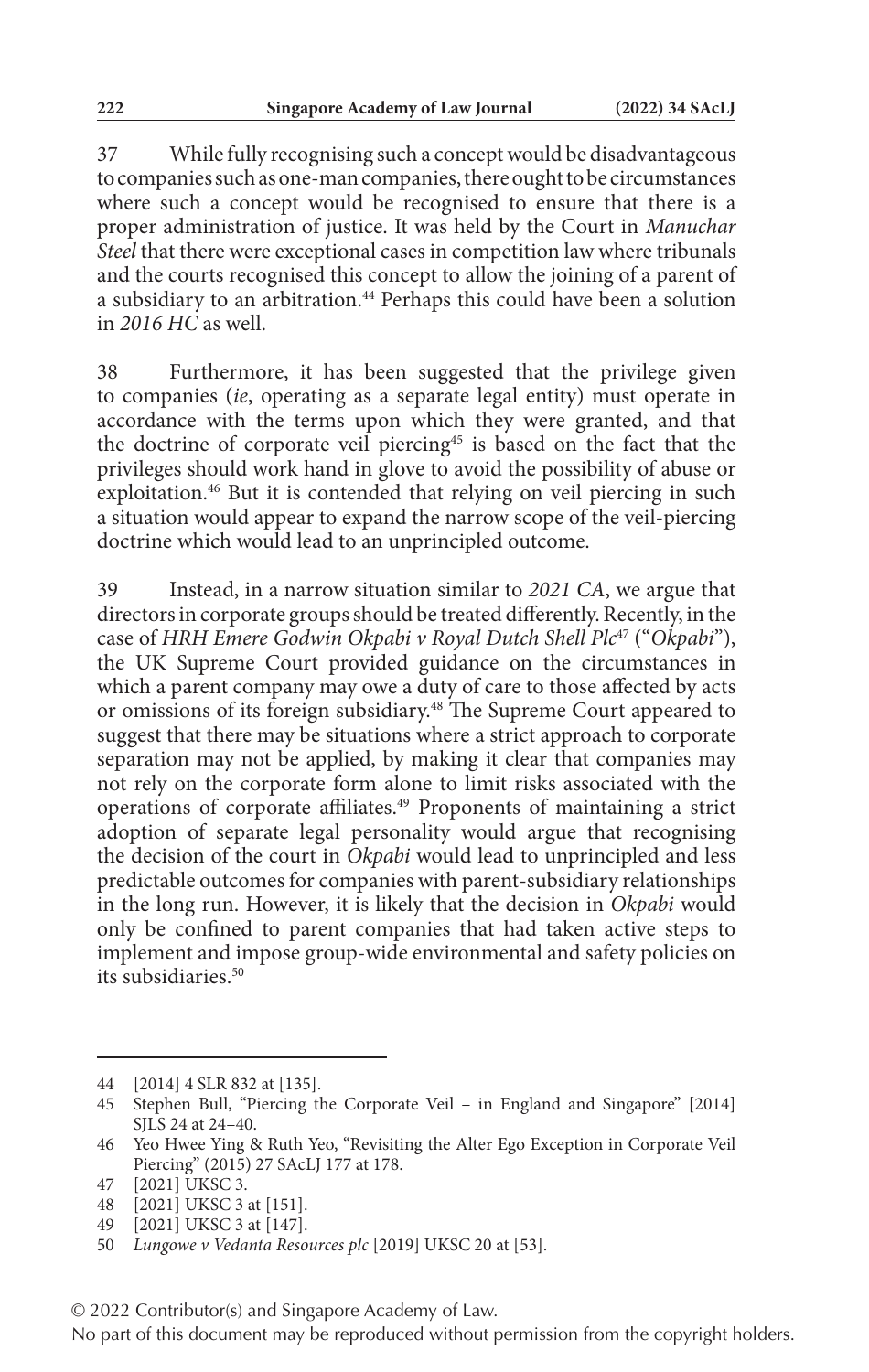40 It is possible to argue that a similar exception to that in *Okpabi* could be adopted but in a different context. It is suggested that even though an employment contract is signed only between the parent company and a director, once a key employee and director of a parent company tasked with overseeing the operations of various subsidiaries is established (and this could be determined as a matter of evidence from the organisation charts), the courts should, in the interests of justice, allow the subsidiary company to bring an action against the *de facto* director for a breach of director's duty notwithstanding the no-reflective loss principle.<sup>51</sup> This would not be a situation of piercing the corporate veil. It is submitted that this "modified *Okpabi* approach" would enable a more equitable outcome by allowing large organisations with multiple subsidiaries to contemplate legal action against directors for egregious breaches of directors' duties.

## *B.* **Henderson** *doctrine*

41 There are two justifications for the doctrine of *res judicata*, which are encapsulated by the legal maxims, *nemo debet vexari pro una et eadem causa*52 (no person should be vexed twice by the same cause) and *interest reipublicae ut sit finis litium*<sup>53</sup> (in the interest of society as a whole, the litigation must come to an end). There is a rational basis for this doctrine, as there would be no end to litigation if the parties are not bound by the judgment rendered by the court.

42 The *Henderson* doctrine is a crucial rule in common law systems and is an important safeguard against abuse of process. It seeks to ensure that the parties in an action submit their entire case in proceedings and prohibits parties from pursuing a different suit at a later stage *vis-à-vis* matters which could and should have been raised in the earlier proceedings but was excluded due to an accident or because of their own negligence.

43 In *2020 SICC*, the defendants relied on the extended form of *res judicata* and stated that the commencement of the action by the subsidiary companies was an abuse of process.<sup>54</sup> The High Court stated that the subsidiary companies should have brought an action against the

© 2022 Contributor(s) and Singapore Academy of Law.

<sup>51</sup> In *Marex Financial Ltd v Sevilleja* [2020] UKSC 31, the minority judges advocated the abolition of the no-reflective loss rule. See also *Miao Weiguo v Tendcare Medical Group Holdings Pte Ltd* [2021] SGCA 116 for the current Singapore position on the no-reflective loss rule.

<sup>52</sup> David A R Williams QC & Mark Tushingham, "The Application of the *Henderson v Henderson* Rule in International Arbitration" (2014) 26 SAcLJ 1036 at 1037–1038.

<sup>53</sup> David A R Williams QC & Mark Tushingham, "The Application of the *Henderson v Henderson* Rule in International Arbitration" (2014) 26 SAcLJ 1036 at 1037–1038.

<sup>54</sup> *Beyonics Asia Pacific Ltd v Goh Chan Peng* [2020] 4 SLR 215 at [15].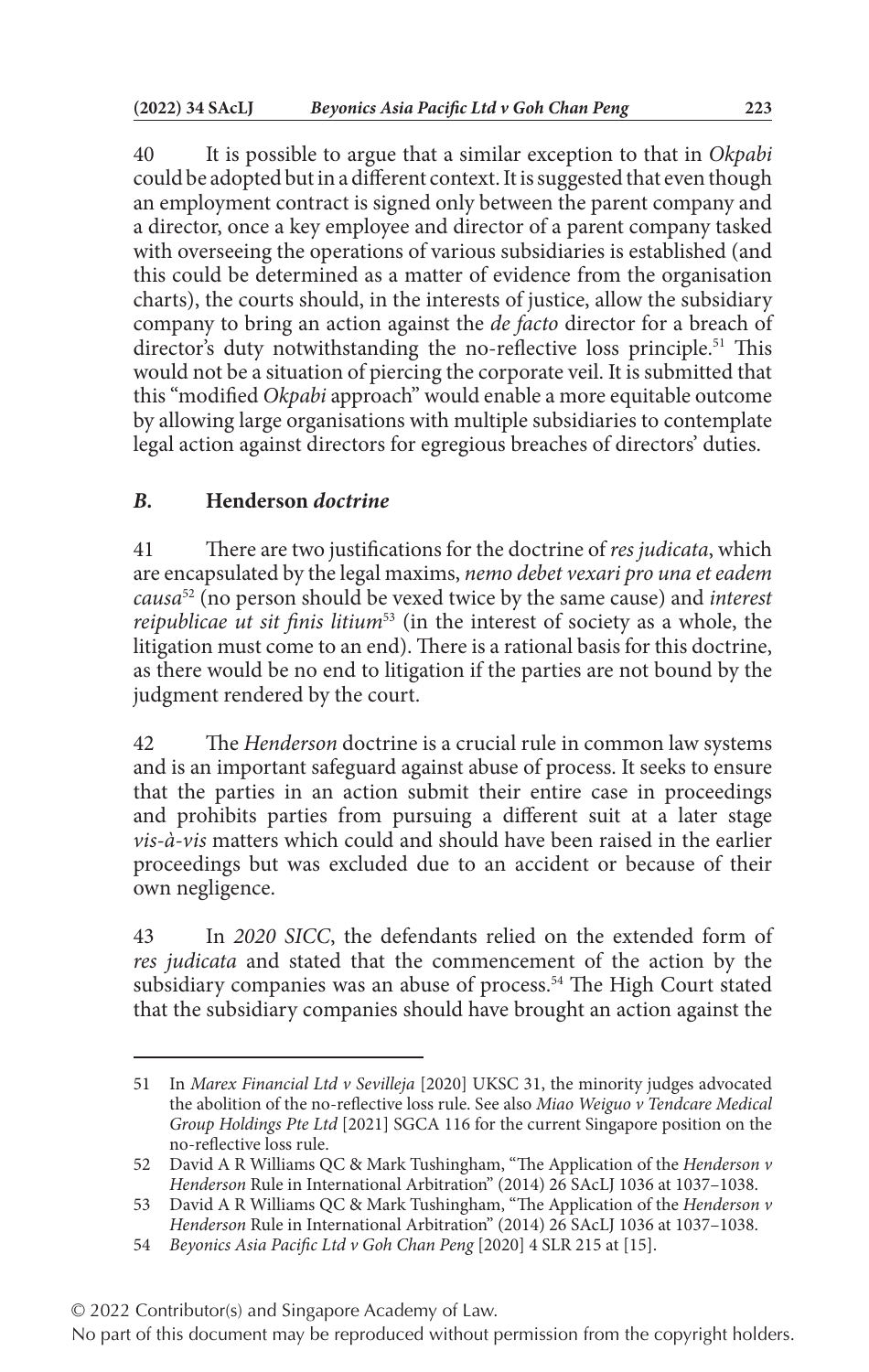defendants at an earlier stage, and analysed the conduct of the subsidiary companies before and during *2016 HC* and after *2017 CA* before it made its decision.55 However, the Court of Appeal in *2021 CA* stressed that for this doctrine to apply, the key factors were: (i) whether there were *bona fide* reasons why the issue which ought to have been raised in the earlier action was not; and (ii) whether there were any other special circumstances that would justify the commencement of the action.<sup>56</sup>

44 Although the defendants were, on appeal in *2021 CA*, unsuccessful in striking out the plaintiffs' claim based on the *Henderson* doctrine,<sup>57</sup> this quintet of cases serves as a reminder to plaintiffs that all claims brought by the respective entities (be it a parent company or its subsidiaries) should be commenced in one action. If plaintiffs fail to bring an action at the initial stage and commence another action subsequently, there is a high probability that the opposing party would raise this doctrine and prevent the plaintiffs from claiming in the suit because such claims could have been raised and settled at the initial proceedings.

45 The power to dismiss proceedings as an abuse of process under the *Henderson* rule is a procedural power, and that in most common law systems, the court's power to strike out proceedings is provided for under the respective rules of court relating to civil procedure.<sup>58</sup> However, the threshold for establishing an abuse of process remains high in Singapore, as the court has clarified that it will be cautious not to shut out a genuine cause of action unless the later proceedings are deemed an unjust harassment of the other party.<sup>59</sup> Thus, defendants intending to raise this doctrine to strike out a claim must be able to prove that it would be oppressive or unjust for them to defend the subsequent suit, and they must have informed the court as to whom the correct plaintiffs should have been. If they are unable to establish this, the court would not allow such claims under this doctrine as it would be unconvinced that the threshold *vis-à-vis* this doctrine has been satisfied.

46 In conclusion, claimants should ensure that all claims against a party must be commenced in a single action. While the parties' reliance on this doctrine was overturned by the Court of Appeal in *2021 CA*, the court has stressed that whether an abuse of process is found would be

<sup>55</sup> *Beyonics Asia Pacific Ltd v Goh Chan Peng* [2020] 4 SLR 215 at [98].

<sup>56</sup> *Beyonics Asia Pacific Ltd v Goh Chan Peng* [2021] SGCA(I) 2 at [52].

<sup>57</sup> *Beyonics Asia Pacific Ltd v Goh Chan Peng* [2021] SGCA(I) 2 at [70].

<sup>58</sup> David A R Williams QC & Mark Tushingham, "The Application of the *Henderson v Henderson* Rule in International Arbitration" (2014) 26 SAcLJ 1036 at 1050, which cited the Supreme Court of Judicature Act (Cap 322) and O 18 r 19 of the Rules of Court (Cap 322, R 5, 2014 Rev Ed).

<sup>59</sup> *Beyonics Asia Pacific Ltd v Goh Chan Peng* [2021] SGCA(I) 2 at [69].

<sup>© 2022</sup> Contributor(s) and Singapore Academy of Law.

No part of this document may be reproduced without permission from the copyright holders.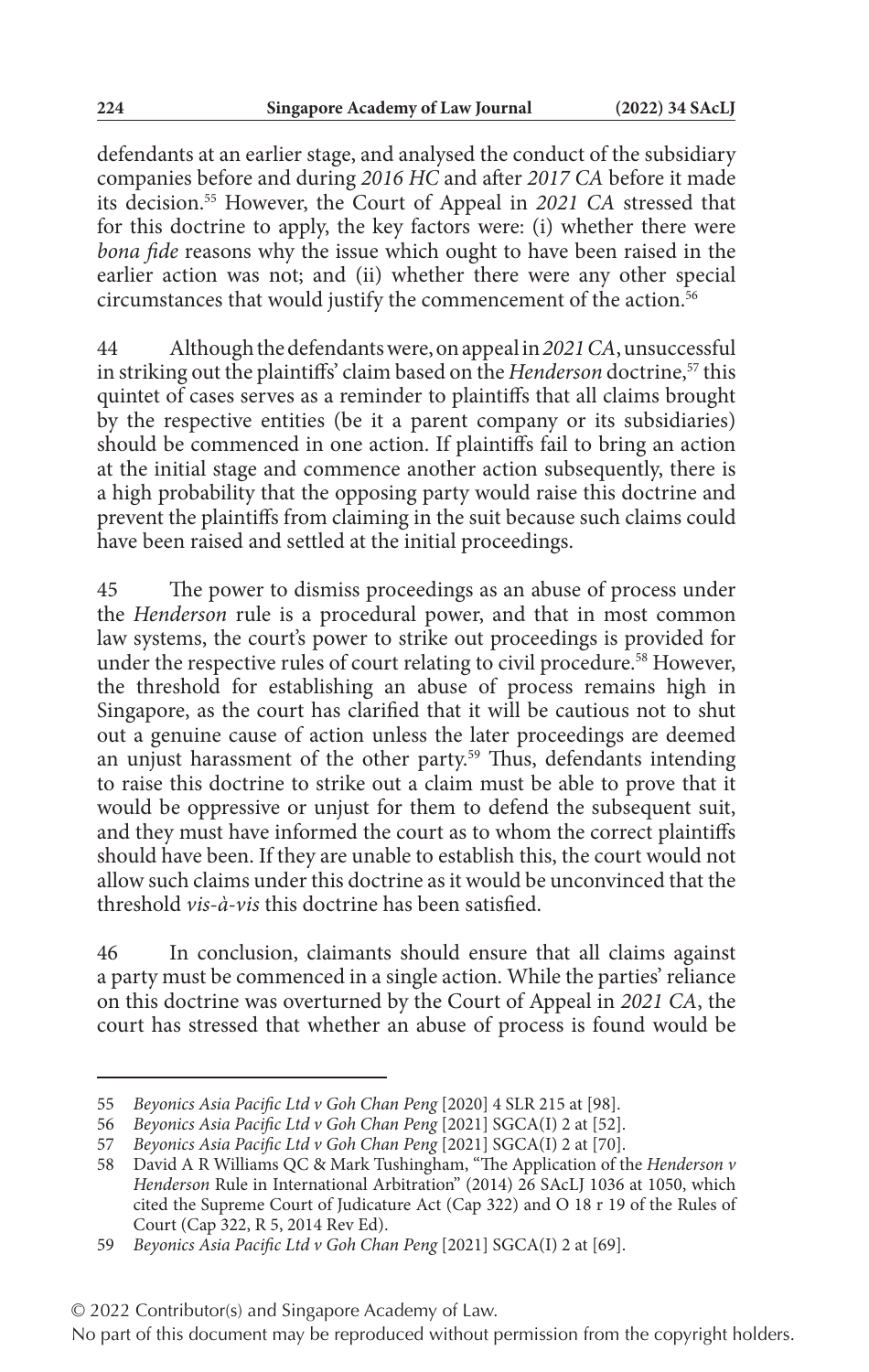dependent on the specific facts and circumstances in each case.<sup>60</sup> While the *Henderson* doctrine serves as a safeguard against an abuse of process, defendants must be able to satisfy the high threshold required before the courts would strike out a claim, otherwise the balance may fall in favour of allowing the plaintiffs to bring their subsequent claim.<sup>61</sup>

# *C. Test for causation* **vis-à-vis** *breach of fiduciary duty*

47 In *Winsta Holdings*, the Court of Appeal set out a uniform test of causation in the context of equitable compensation for breaches of fiduciary duties. Prior to this decision, there was some uncertainty and varying approaches to determining which party had to prove that the alleged breaches by the fiduciary caused the losses suffered by a company, or whether a fiduciary was liable to pay compensation even if the principal was unable to prove "but for" causation.<sup>62</sup>

48 This may be illustrated in *2016 HC*, in which the High Court had discussed the less strict approach in *Brickenden v London Loan & Savings Co*<sup>63</sup> ("*Brickenden*"),<sup>64</sup> which stands for the proposition that a claim for equitable compensation would succeed as long as the principal could show that the fiduciary's breach was "in some way connected" to the loss,<sup>65</sup> and would apply where the fiduciary: (a) is in one of the well-established categories of fiduciary relationships; (b) commits a culpable breach; and (c) breaches an obligation which stands at the very core of the fiduciary relationship.66 In other scenarios, the principal still has to satisfy the strict "but for" causation test.<sup>67</sup>

49 The current test in *Winsta Holdings* can be summarised as follows: Firstly, the principal bears the legal burden of establishing its claim.68 However, the legal burden of proving that the loss would have been sustained by the principal even if the fiduciary had not breached

<sup>60</sup> *Beyonics Asia Pacific Ltd v Goh Chan Peng* [2021] SGCA(I) 2 at [51].

<sup>61</sup> *Beyonics Asia Pacific Ltd v Goh Chan Peng* [2021] SGCA(I) 2 at [75].

<sup>62</sup> *Sim Poh Ping v Winsta Holding Pte Ltd* [2020] 1 SLR 1199 at [51]–[56]; *Beyonics Technology Ltd v Goh Chan Peng* [2016] 4 SLR 472 at [135]; see also Tan Ruo Yu, "Causation in Equitable Compensation: *Then Khek Koon v Arjun Permanand Samtani*" (2014) 26 SAcLJ 724 at 737.

<sup>63</sup> [1934] 3 DLR 465.

<sup>64</sup> *Beyonics Technology Ltd v Goh Chan Peng* [2016] 4 SLR 472 at [137].

<sup>65</sup> *Beyonics Technology Ltd v Goh Chan Peng* [2016] 4 SLR 472 at [132]–[134]; see also Jonathan Tian Heng Lee, "Recasting *Brickenden*: *Sim Poh Ping v Winsta Holding Pte Ltd* [2020] 1 SLR 1199" (2021) 33 SAcLJ 680 at 682.

<sup>66</sup> *Beyonics Technology Ltd v Goh Chan Peng* [2016] 4 SLR 472 at [137]; see also *Sim Poh Ping v Winsta Holding Pte Ltd* [2020] 1 SLR 1199 at [249].

<sup>67</sup> *Sim Poh Ping v Winsta Holding Pte Ltd* [2020] 1 SLR 1199 at [239].

<sup>68</sup> *Sim Poh Ping v Winsta Holding Pte Ltd* [2020] 1 SLR 1199 at [238] and [239].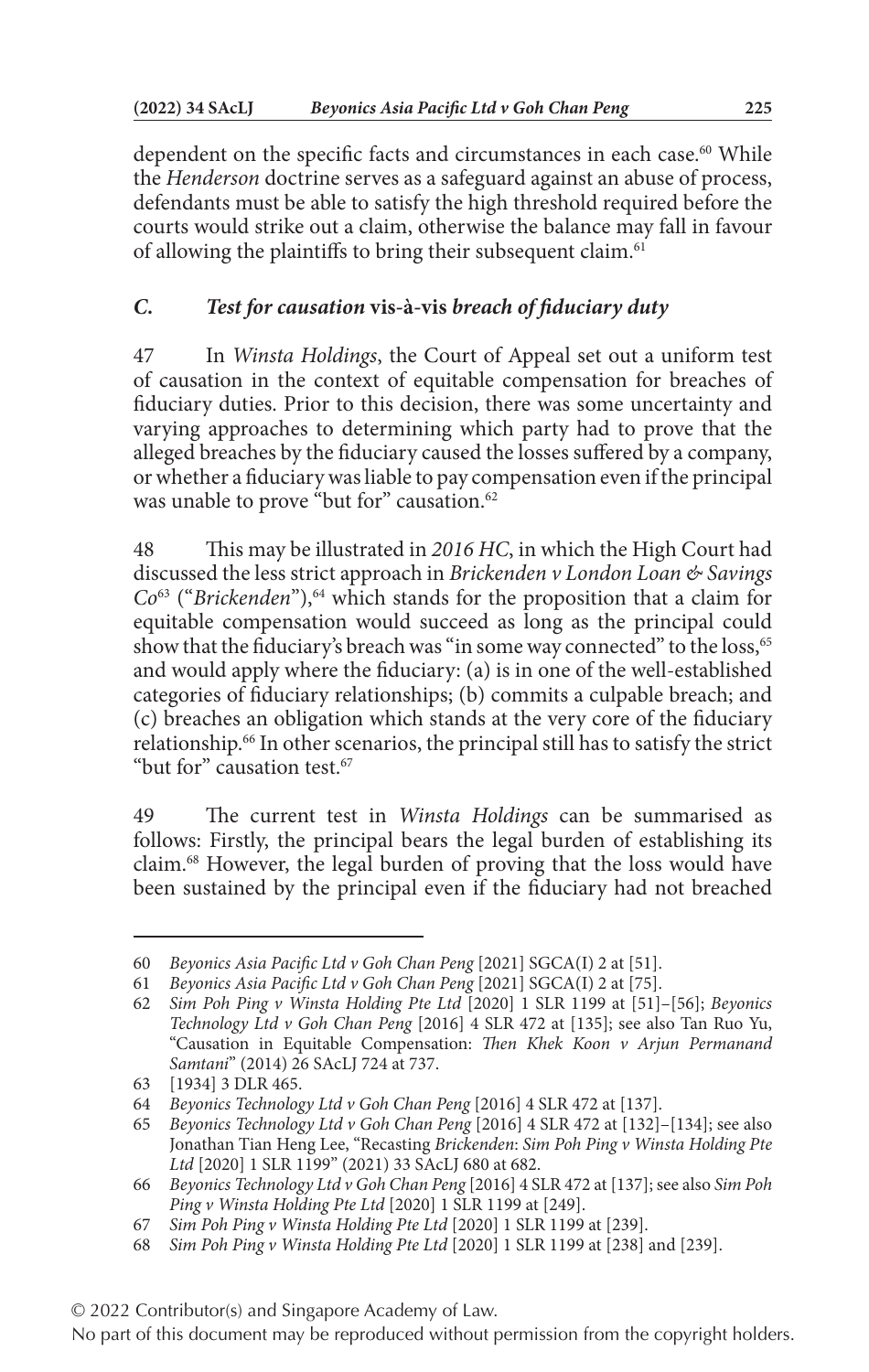his duties falls on the fiduciary. If the fiduciary is unable to satisfy this burden of proof, the court will award equitable compensation to the principal.69 In this regard, the court rejected the *Brickenden* rule in favour of a modified test.70

50 In *2021 CA*, the court adopted the test in *Winsta Holdings* and held that the B-N Alliance would have been entered into regardless of whether Goh had entered into the Wyser Agreements.<sup>71</sup> Thus, Goh was able to discharge his burden of proving that the losses suffered due to the B-N Alliance were not a result of his actions.72 Furthermore, the court held that Goh was able to show that he was acting in the Beyonics Group's interest when he entered into the B-N Alliance.<sup>73</sup> In summary, the court concluded that evidence submitted by Goh demonstrated that his breaches in relation to the Wyser Agreements did not cause the losses suffered by the subsidiary companies.

51 The decision of the court has reinforced the *Winsta Holdings* approach to causation, that is to say, how parties who commence actions against their fiduciaries for breach of fiduciary duties should claim for the losses suffered. In *2021 CA*, this test was vital as it provided clarity on when companies would be able to receive compensation for breaches of fiduciary duties. Furthermore, it highlights the fact that a breach of fiduciary duties does not automatically allow a principal to recover any losses suffered.<sup>74</sup>

52 While there have been criticisms of the *Brickenden* test,<sup>75</sup> the reformulated test in *Winsta Holdings* has proven to yield a fair and principled outcome for opposing parties. In *2021 CA*, applying the test in *Winsta Holdings*, the subsidiary companies were able to prove that Goh had breached his fiduciary duties and that the companies suffered losses.<sup>76</sup> However, instead of ending the inquiry at this stage, the court called upon Goh (*ie*, the fiduciary) to rebut the presumption and prove the absence of causation  $77$ 

<sup>69</sup> *Sim Poh Ping v Winsta Holding Pte Ltd* [2020] 1 SLR 1199 at [240].

<sup>70</sup> *Sim Poh Ping v Winsta Holding Pte Ltd* [2020] 1 SLR 1199 at [240].

<sup>71</sup> *Beyonics Asia Pacific Ltd v Goh Chan Peng* [2021] SGCA(I) 2 at [116]–[117].

<sup>72</sup> *Beyonics Asia Pacific Ltd v Goh Chan Peng* [2021] SGCA(I) 2 at [134].

<sup>73</sup> *Beyonics Asia Pacific Ltd v Goh Chan Peng* [2021] SGCA(I) 2 at [134].

<sup>74</sup> *Beyonics Asia Pacific Ltd v Goh Chan Peng* [2021] SGCA(I) 2 at [115].

<sup>75</sup> See Jonathan T H Lee, "Equitable Compensation and *Brickenden*: Fiduciary Loyalty and Causation" (2020) 26(8)–26(9) *Trusts & Trustees* 800 at 813.

<sup>76</sup> *Beyonics Asia Pacific Ltd v Goh Chan Peng* [2021] SGCA(I) 2 at [113].

<sup>77</sup> *Beyonics Asia Pacific Ltd v Goh Chan Peng* [2021] SGCA(I) 2 at [147].

<sup>© 2022</sup> Contributor(s) and Singapore Academy of Law.

No part of this document may be reproduced without permission from the copyright holders.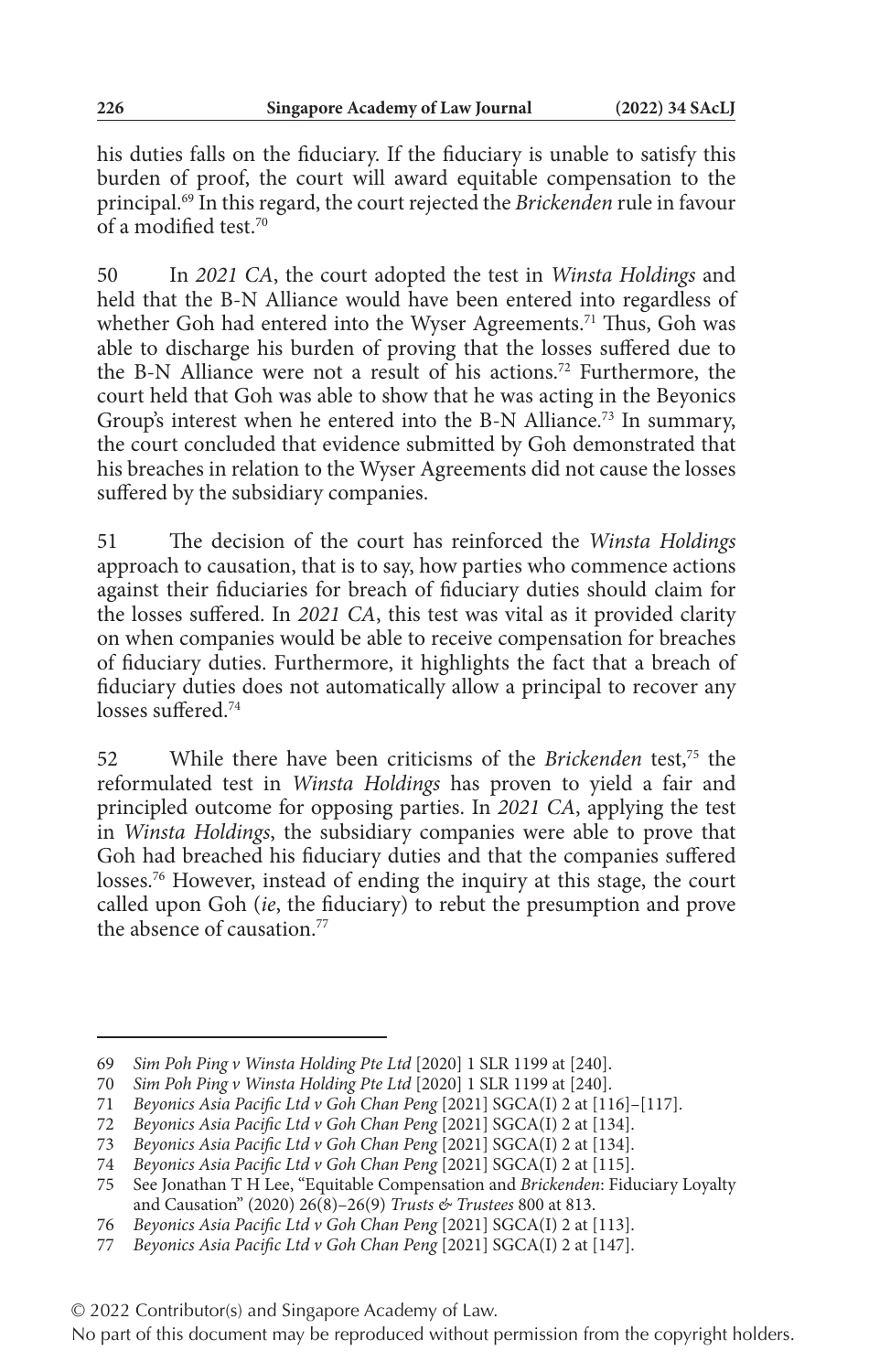53 The test appears to strike an appropriate balance between the interests of the principal and the interests of the fiduciary by ensuring fiduciaries do not abuse the power given to them and that they are not tempted to act against the interests of their principals. Yet, leaving in place the "narrow escape route" of a rebuttable presumption appears to be a concession to practicality, since only the fiduciary would be in a better position to know how the loss had been caused.<sup>78</sup> In this situation, the rebuttable presumption allowed Goh to successfully disprove causation.

#### **VII. Conclusion**

54 The Court of Appeal's decision in *2021 CA* has provided a general outline on some of the key concepts which form the essence of company law and civil procedure. By holding that the doctrine of separate legal entity would not be displaced for subsidiary companies, the court affirmed that concepts such as the single economic entity would not be applicable in Singapore's context, which is in line with previous judicial precedents.79 While this decision will be welcomed by entrepreneurs and business entities, it remains to be seen if technical errors such as the commencement of a suit by a parent company instead of the subsidiary company that had suffered the breach would affect the liability of directors who have breached their duties. The decision in *2021 CA* also demonstrates that if errant directors (of a parent) in similar cases were to raise a defence that the losses were suffered by the subsidiary company and not the parent company, a subsidiary may initiate a subsequent suit against the errant directors (of the parent) which may be held to be not an abuse of process under the *Henderson* doctrine.<sup>80</sup>

55 The test on causation in *Winsta Holdings*, which was applied by the Court of Appeal in *2021 CA*, also provides an opportunity for fiduciaries who are deemed to be in breach of their duties to rebut the presumption *vis-à-vis* the losses suffered by them, provided that they are able to prove that the losses could have occurred regardless of whether they were in breach.<sup>81</sup> While the two-stage framework provides an opportunity for fiduciaries to prove that the losses would have occurred regardless of their acts or omissions, it remains to be seen if the recognition of a more lenient test as opposed to the *Brickenden* rule would fare well given

<sup>78</sup> *Beyonics Technology Ltd v Goh Chan Peng* [2016] 4 SLR 472 at [137]; see also Jonathan Tian Heng Lee, "Recasting *Brickenden*: *Sim Poh Ping v Winsta Holding Pte Ltd* [2020] 1 SLR 1199" (2021) 33 SAcLJ 680 at 689.

<sup>79</sup> *Goh Chan Peng v Beyonics Technology Ltd* [2017] 2 SLR 592 at [75].

<sup>80</sup> *Beyonics Asia Pacific Ltd v Goh Chan Peng* [2020] 4 SLR 215 at [15].

<sup>81</sup> *Beyonics Asia Pacific Ltd v Goh Chan Peng* [2021] SGCA(I) 2 at [134].

<sup>© 2022</sup> Contributor(s) and Singapore Academy of Law.

No part of this document may be reproduced without permission from the copyright holders.